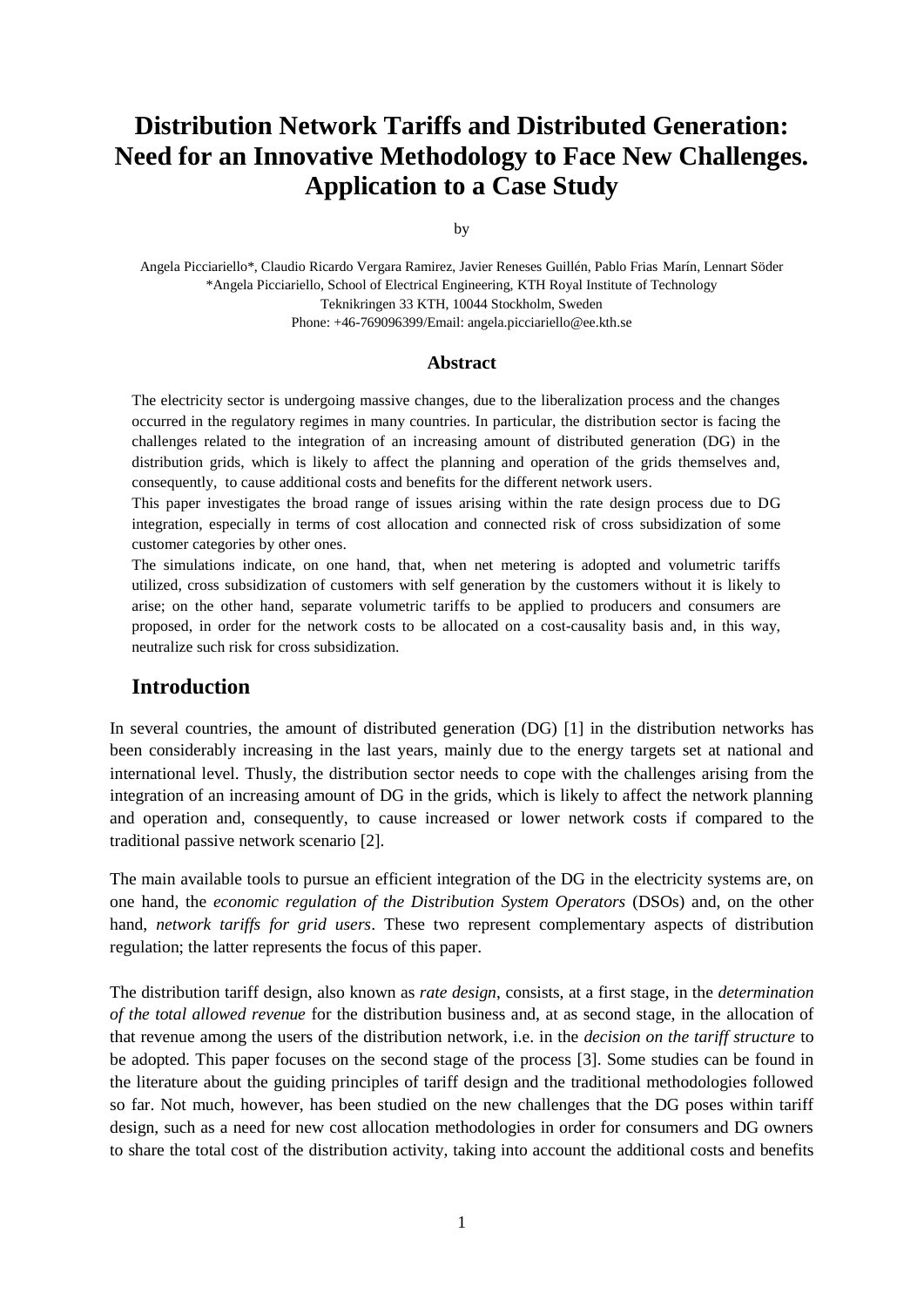caused by the DG itself. In fact, either DG owners are still exempt from paying distribution tariffs or load-tailored schemes are applied to the DG.

The main aim of the method proposed in this paper is to show how some tariff structures can, in fact, increase the cross subsidization phenomena, the more the higher the level of PV penetration in the grids, and to quantify such cross subsidization. A proposal for a cost causation-based methodology is finally drawn, and its practical applicability and the several issues connected to it discussed.

## **1 General issues concerning tariffs**

## **1.1 Tariff definitions and components**

The distribution tariff, also known as *Distribution Use of System (DUoS) charge*, represents the gridrelated component of a so-called access or comprehensive tariff, which includes the cost for the energy and for any enforced renewable support scheme, fees and the so-called retailing costs. The DUoS charge is meant to cover the recurrent operating and capital costs for network maintenance and expansion [4] and is paid by the network users periodically. Its main structural elements typically are [5]:

- A *fixed charge* ( $\epsilon$ /period): it is an invariant fee, meant to cover the infrastructure supply and delivery costs regardless of the customer's consumption.
- A *volumetric charge* (€/kWh/period): it is proportional to the energy consumed by each customer, and it is meant to cover the variable network costs connected to the energy transport; it may fluctuate by time of the day within the considered period.
- A *capacity charge* (€/kW/period): it is collected on the maximum power used during a specific time range, regardless of the duration or frequency of that level of consumption. It is meant to cover the fixed costs of the infrastructure shared with other customers, in proportion to the capacity each of them requires.

A high degree of flexibility characterizes tariff design: volumetric or capacity charges, as well as combinations of them, can be adopted, and the DG may have to pay network charges or not, depending on the different regulations [4].

## **1.2 Tariffs design principles**

The fundamental principles rate design lies upon are considered to be:

- *Universal access* to electricity, to be guaranteed to all network users;
- *Complete cost recovery* of the accredited costs for the distribution companies;
- *Additivity* of components, whose sum has to add up to the total revenue requirement;
- *Productive efficiency*, i.e. network services being provided to the network users at the lowest cost possible;
- *Allocative efficiency*, i.e. customers being charged according to how much they value the service they receive;
- *Cost-causality*, i.e. tariffs accurately reflecting the contribution from each network user to the network costs and to allocate them to the users accordingly;
- *Equity*, i.e charging, through tariffs, each consumer the same amount for using the same good or service, independently of the way the electricity is used and of the customer's characteristics.
- *Transparency*, i.e. the adopted methodology and the results of the tariff allocation being available to all network users;
- *Simplicity*, i.e. the adopted methodology and the results of the tariff allocation being as easy as possible to understand;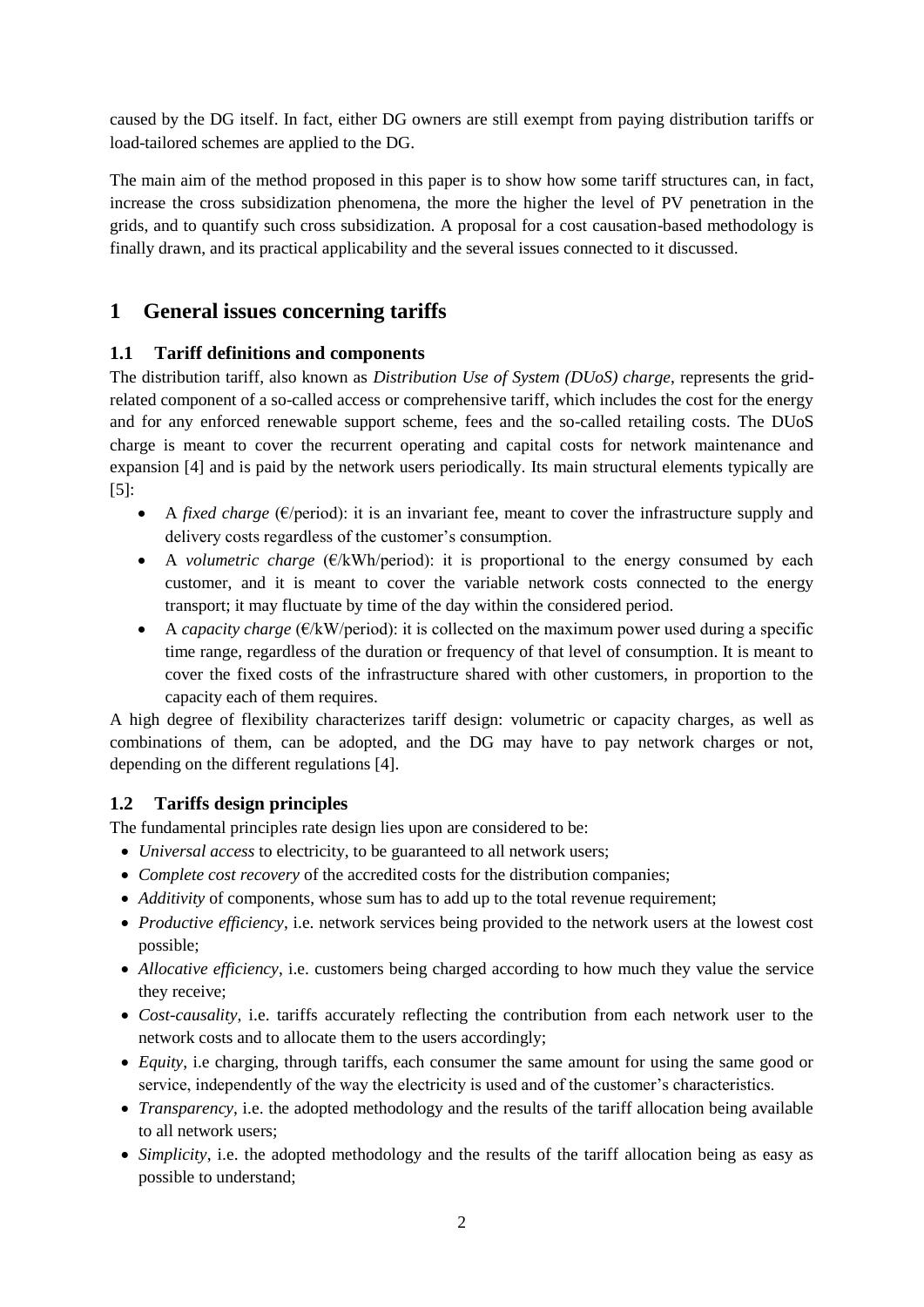*Stability*, i.e. tariffs which are stable in the short-term and gradually change in the long-term, so to reduce regulatory uncertainty.

Some of these principles might be conflicting with each other. For instance, simplicity and costcausality are very difficult to achieve at the same time, as well as economic efficiency and sustainability; therefore, rate design needs to prioritize some of the principles over others. Which weight to assign to each principle, however, depends on several factors. For example, the unbundling of the different activities in the last years has already shifted the tariffs' focus from the sustainability of the electrical companies to other principles like efficiency, additivity and transparency [6].

## **1.3 New challenges arising from DG integration within rate design**

Several issues inherent with tariff design depend on the inherent, and peculiar, characteristics of electricity networks themselves. In fact, due to the shared nature of the grids, the cost of providing a service to one user depends on the services being provided to other users, as well as on how the users are utilizing the system [4]. The choice of what network to build, which connections to enable and what quality of service to provide turns out to be challenging; additionally, due to the long life of the network assets and their immovability, often the Regulator has to take, on behalf of network users, decisions that will impact them in the future. From a tariff standpoint, this translates into the following questions: how to share the burden of paying for the network? Can network users be charged according to the benefits they receive from the system or according to the costs they impose on it [4]? For instance, all network users usually benefit from reliability-related network reinforcements, but it is hard to determine how much each user should be charged for such costs [4].

The increasing integration of DG in distribution grids is posing several challenges in terms of network planning and operation; moreover, additional costs or benefits caused by the DG to the system might arise as well [2]. The aspects of the distribution business on which the DG has a potential impact in terms of additional costs can be summarized as follows:

- Initial network investments might be needed to accommodate the power injected by the DG [7]. They represent a capital cost and include circuits and substations upgrade in rural networks, and switchboards replacement in urban networks [8].
- Changes in *distribution operation and maintenance costs* can occur, in terms of losses modification, a need for more sophisticated voltage control schemes and for more complex protection devices, new voltage quality problems, maintenance of reliability of supply in case of DG failures [7].
- Changes in the *long-term network planning*.

However, the actual impact of the DG integration seems to vary depending on [9]: the DG penetration and concentration levels, network characteristics and dynamics of the distribution networks (e.g. electricity demand growth and need for network asset replacement), the type of network management and DG generation technology/profile.

In general, the structure of the network tariffs determines the way network costs are distributed among the different network users. The structure of the tariffs also defines how the potential additional costs and benefits due to a high presence of the DG in the grid are re-distributed among those users. Some experiences showing the importance of these issues already exist: in [10], for instance, it is stated that the incorrect pricing of DG power has already caused an increase in costs for the customers with no DG in several States in the USA.

The main challenges tariff design is now facing in presence of DG can be identified in: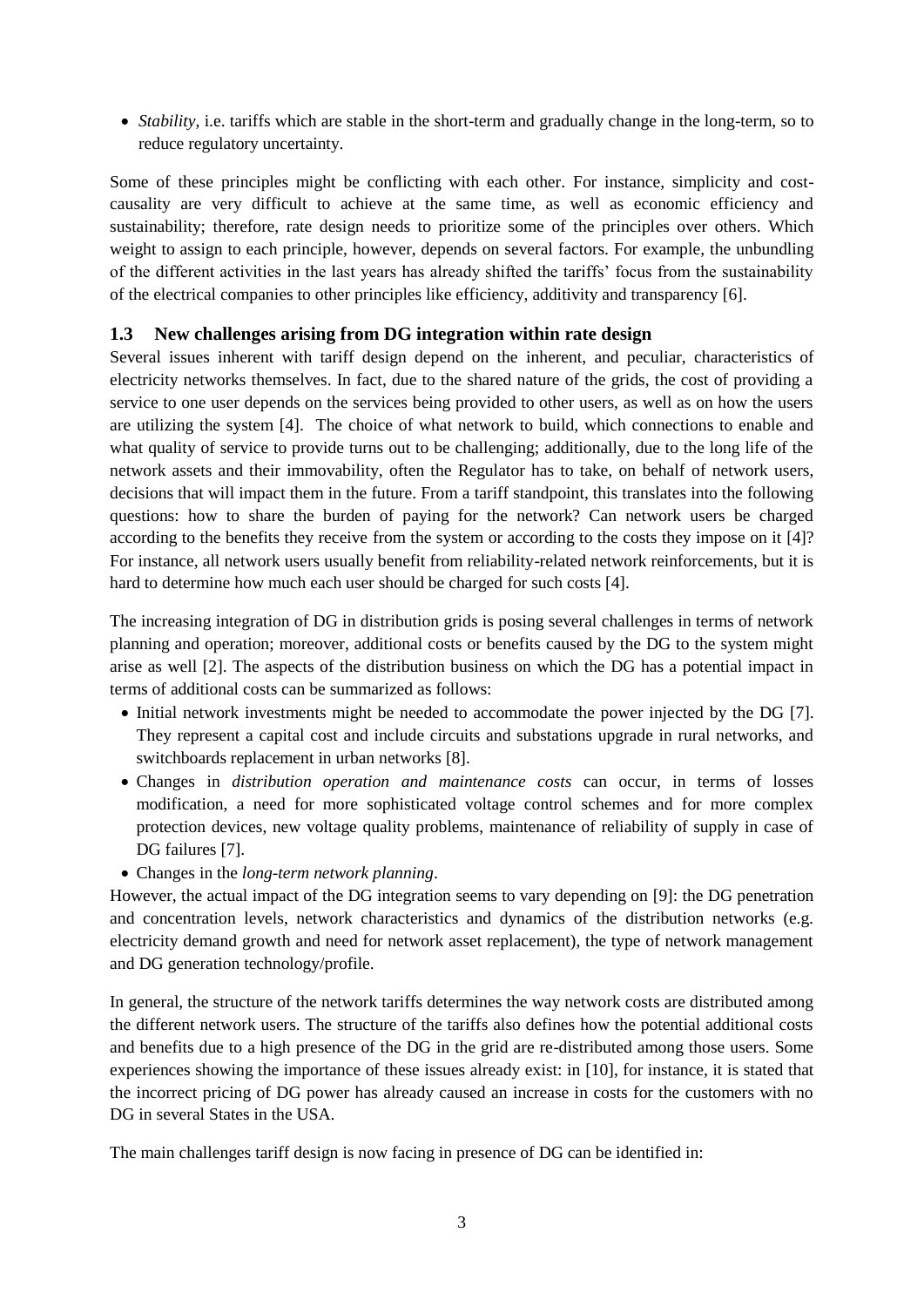- **DG exemption from distribution tariffs**: Despite the potential impact of the DG on network costs [2], still in most of the countries only consumers, and not DG owners, pay for the DUoS charges. This is, in some cases, the result of a policy attempt to acknowledge the potential benefits caused by the DG to the system, e.g. the reduction of network usage and losses.
- **Load-tailored schemes applied to DG**: this approach seems to be even more detrimental than the DG exemption from DUoS charges [11]. The most relevant example is represented by the *combination of volumetric tariffs with net metering*: on one hand, most of the direct network costs depend on peak demand and they are, therefore, not much dependent on the energy delivered; on the other hand, currently in the majority of the EU countries network tariffs for households and small businesses are almost completely based on the volume of the energy absorbed by the customers [12]. According to [12], about 50 to 70% of the allowed DSOs' revenues in EU countries are recovered through volumetric charges, despite the fact that electricity grids are characterized by high fixed costs and low variable costs [13]. In general, this kind of tariffs, in fact, is meant to send signals to the consumers to reduce their own consumption, but, at the same time, it entails a risk for non recovery of the costs arising from consumption at peak times [12]; this contradicts the *cost recovery* principle. When a considerable amount of DG is connected to the grids and a net metering approach adopted, the risk for non recovery of costs for the DSOs becomes even bigger, due to a potential reduction in the net energy absorbed by the customers. This risk is particularly marked when old meters are adopted; as a matter of fact, they usually provide the accumulated net consumption over a long period of time, e.g. one or two months; in this way, the energy absorbed by the load during the morning and evening peaks, as well as the one injected into the grid during mid-day hours, e.g. for rooftop solar PV (photovoltaic), is for instance neglected [3]. A risk for cross-subsidization of network users with self-production (or *prosumers*) by the ones without self-production (in other words, the so-called *free riding* by the latter) may arise as well [3], meaning that certain categories of customers are charged lower tariffs than others for similar network services [4].This represents a clear violation of both *cost-causality*  and *equity* principles [12], [10]. Moreover, net metering not only shifts to other customers a portion of the DG customers' allocated share of fixed costs for the grid services, but it also increases the variable energy costs for the distributors to serve the other customers [10]. An increasingly important issue to be addressed is, therefore, how to treat the *prosumers* from a tariff point of view. Furthermore, when net metering is adopted, the application of differentiated tariffs between withdrawn and supplied energy is not feasible; this implies that the DG may receive the retail rate for the energy supplied to the grid, even though the charges include costs incurred at higher voltage levels. In this way, no compensation rate for the DG energy can be set to take into account that it is likely to off-set the use of higher voltage levels.

## **2 Method**

The methodology proposed in this paper can be structured into three main steps, namely: the network cost calculation, the tariff determination and the assessment of the tariff performance, based on a specific criterion. Each step is described in each of the following subsections.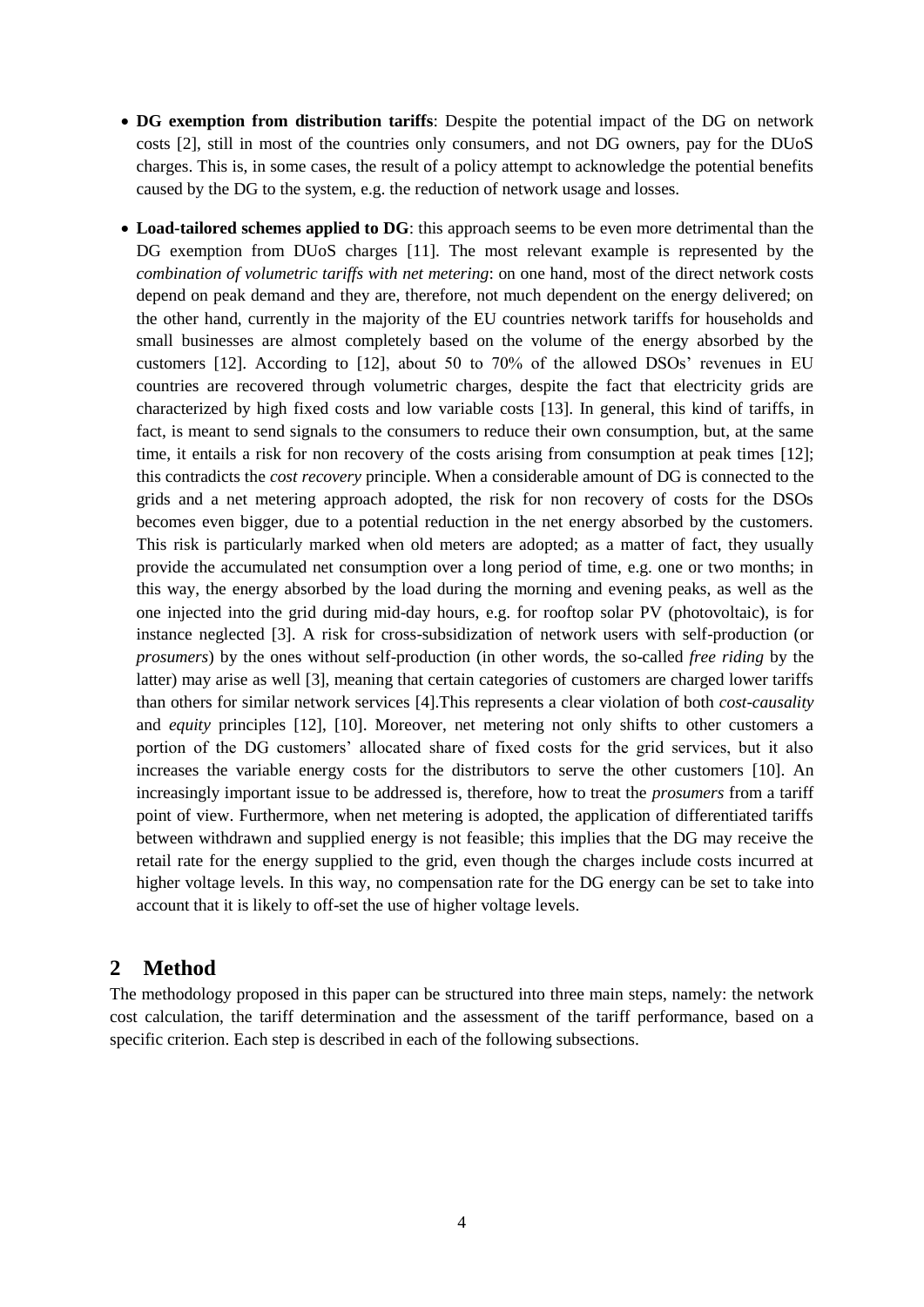#### **2.1 Network costs calculation**

The initial step of the proposed method consists in a calculation of the costs to be split among the network users through the tariffs. In order to compute such costs, the so-called Reference Network Models (RNMs) are used [14]. A RNM is a large-scale distribution network planning tool that can be used either for planning distribution networks from the scratch, by considering the interconnections with existent substations as well as supply points together with DG connections (so-called *greenfield*  planning model) or incrementally from an existing grid, so to obtain the required reinforcements and new facilities to connect the expected new loads and DG connections (so-called *brownfield* planning model). The simultaneous planning of low voltage (LV), medium voltage (MV) and high voltage (HV) networks makes use of simultaneity factors, and the layout of cables in urban areas takes into account the street map generated by the model itself, so that the feasibility of planning decisions is evaluated not only from an electrical, but also from a physical point of view.

On one hand, the inputs required by the *greenfield* model are: the location and demand of contracted HV/MV/LV customers, as well as the location and installed capacity of DG and of transmission substations. On the other hand, the inputs to the *brownfield* model include the capacity and location of the HV/MV substations and MV/LV transformers and the layout and electrical data of the existing lines as well.

The cost information provided as an output by the RNMs are split into the costs for network investment, for preventive and corrective maintenance, for energy losses and for investments in protection devices. Only network costs are considered to be of interest from the tariff standpoint in this application, under the assumption that energy losses represent an *energy-only* cost, therefore not included in the network component of the tariffs. Thus, the expression *total network costs* used in the following of this paper refers to the totality of costs listed except for energy losses ones.

### **2.2 Tariffs determination**

As a preliminary step towards the tariffs setting, it is essential to know what kind of metering system is available for the case study to be analyzed, as it determines the kind of information about the users' consumption and profiles available to the actor in charge of the rate design task, i.e. the Regulator or the DSO, depending on the different countries.

Two different metering approaches are hereby considered: a *net metering* one, performed by only one meter for consumed and injected energy, which are, furthermore, assumed to be *yearly* netted at each node, and a *two meters* arrangement, where produced and consumed energies are separately metered at each load point. A pure *volumetric tariff*, with no capacity component, is assumed to be adopted in both cases.

#### **2.2.1 Tariff calculation with only one meter and net metering applied**

When only one meter is used for measuring consumed and injected energy at each node, and the total energy absorbed is netted on a yearly basis, a unique volumetric tariff for all network users is computed, according to Eq. (1):

Unit volumetric 
$$
tariff_i = \frac{Total\, network\, cost_i}{Aggregated\, annual\, net\, energy_i} \qquad (1)
$$

Where  $i=1:n$  represents the scenarios of PV penetration analyzed; Total annual network cost<sub>i</sub> is the annual total network cost, including the *greenfied* and *brownfield* network costs but excluding from both the cost for losses; *Aggregated annual net energy<sub>i</sub>* represents the aggregated yearly energy of all the nodes constituting the network in the *brownfield* model. Unit volumetric tariff<sub>i</sub> is expressed in USD/kWh of consumed energy.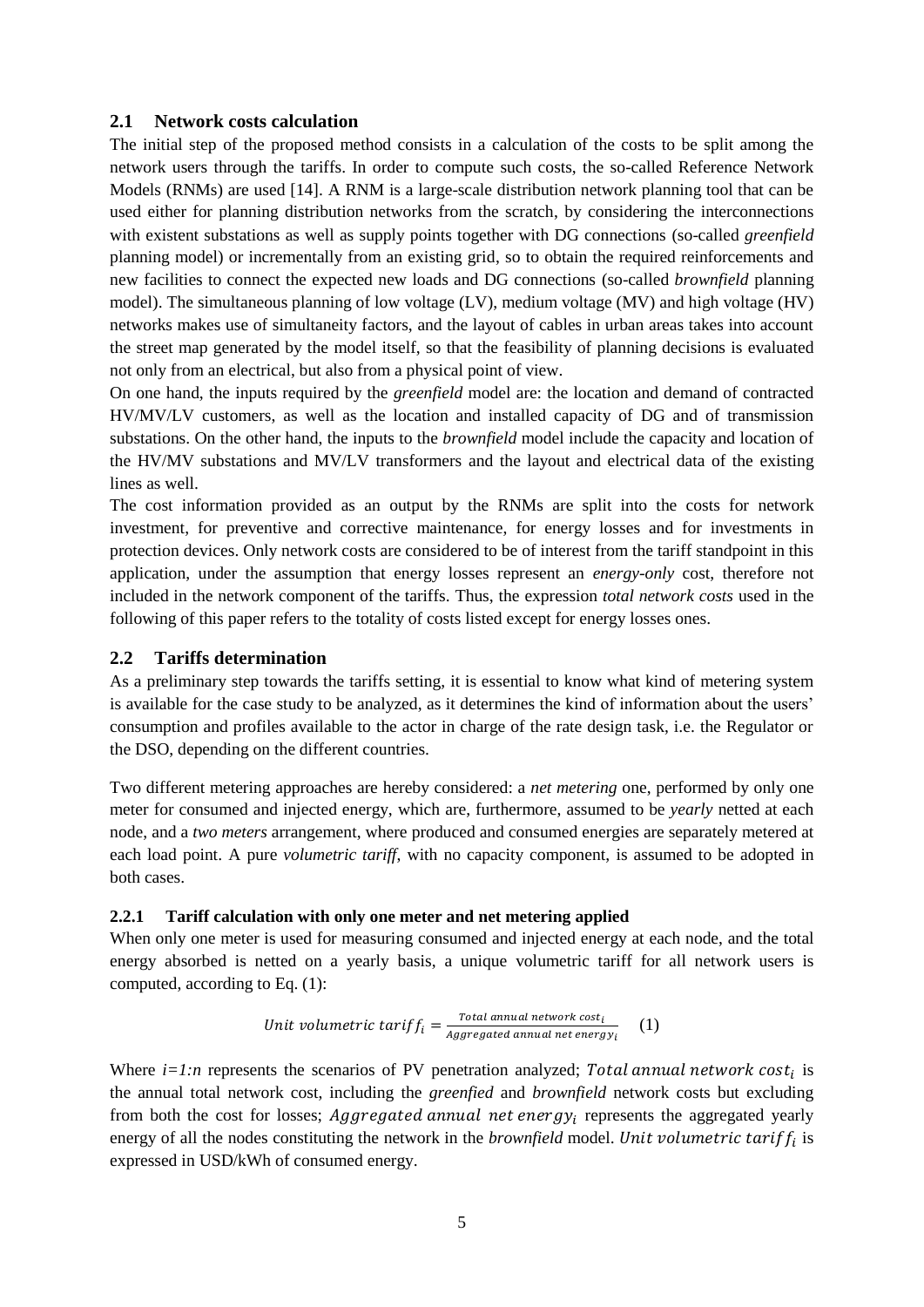#### **2.2.2 Tariff calculation with two separate meters**

In the case of two different meters installed to measure consumption and production at each node of the grid, two different tariffs are calculated to be applied to consumed and injected energy, under the assumption that the DG units are charged a DUoS fee just like loads.

The two volumetric fees are calculated in such a way to reflect the network costs caused by the loads, on one hand, and by the DG systems, on the other hand, i.e. assigning a very big weight to the *cost causality* principle. Therefore, the total network costs for the corresponding scenario are first split into their *DG- driven* and *load-driven* components, according to Eq. (2) and (3):

> Load\_driven network costs<sub>i</sub> = Total annual network cost, (2)

DG\_driven network costs<sub>i</sub> = Total annual network cost<sub>i</sub> – Total annual network cost<sub>1</sub> (3)

Eq. (2) and (3) lie upon the assumption of a fixed load increase in the *brownfield* model with respect to the greenfield one for each scenario *i*; this implies that  $DG\_driven$  network costs<sub>i</sub> are represented by the total annual cost for the correspondent scenario from which the annual network costs in scenario 1, completely attributable to loads, have been deducted. An additional underlying assumption is here represented by the hypothesis that the very little DG penetration in scenario 1, if any, is neglected from the network cost allocation standpoint, thus assuming the totality of such costs has a load-driven nature.

A calculation of the load- and DG-volumetric tariffs, according to Eq. (4) and (5), follows:

\n
$$
Load\ unit\ volumetric\ tariff_i = \frac{Load\_driven\ network\ cost_i}{Aggregated\ annual\ load\ energy_i}
$$
\n

\n\n
$$
DG\ unit\ volumetric\ tariff_i = \frac{DG\_driven\ network\ cost_i}{Aggregated\ annual\ DG\ energy_i}
$$
\n

\n\n (5)\n

Where Aggregated annual load energy<sub>i</sub> and Aggregated annual DG energy<sub>i</sub> represent the yearly energy consumed by the loads and the yearly energy injected by DG systems, aggregated by load and DG connection points, respectively.

#### **2.3 Tariff performance assessment**

In order to assess the performance of any enforced tariff design, it is first necessary to establish a criterion to evaluate the tariffs against. In this case, the *cross subsidization rate* has been chosen for this purpose; in fact, the aim of this analysis is to show how the combination of a net metering arrangement with pure volumetric tariffs can actually cause cross subsidization issue of some customers by others, especially in situations of high DG penetration. The cross subsidization rate is directly related to the cost causality principle, of which it represents a good indicator. Consequently, a comparison of the combined net metering-volumetric tariff situation with an ideal one, where tariffs are set based on a strict cost causality principle, is used to suggest a way to go for future tariff design. The several challenges connected to this ideal setting need to be discussed and taken into account, though.

In order to calculate the *cross subsidization rate,* a first distinction is made between so-called *pure load*-*nodes*, where no DG system is connected, and so-called *prosumer-nodes,* where PV systems are present. Therefore, the total annual payments by the pure load- and prosumer-nodes, based on the calculated tariffs, are computed according to Eq.  $(6)$ ,  $(7)$ ,  $(8)$  and  $(9)$ :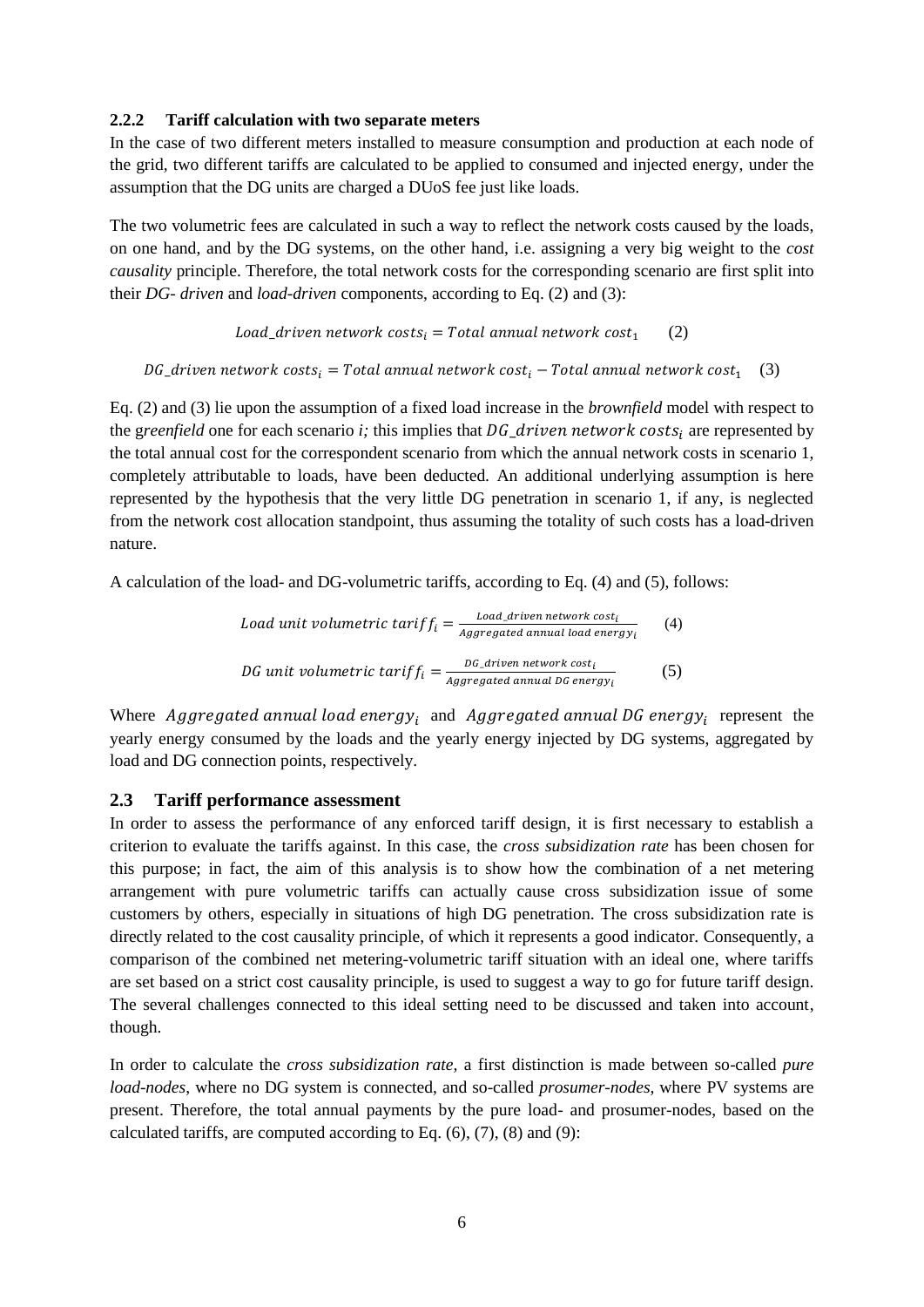Net metering case:

Pure load payment\_NET<sub>i</sub> = Unit volumetric tarif  $f_i \cdot Aggregated$  annual pure load energy<sub>i</sub> (6)

Prosumer payment\_NET<sub>i</sub> = Unit volumetric tarif  $f_i \cdot Aggregated$  annual prosumer energy<sub>i</sub> (7)

Where Aggregated annual pure load energy<sub>i</sub> and Aggregated annual prosumer energy<sub>i</sub> represent the yearly aggregated net energy of the pure load nodes and of the prosumer nodes, respectively.

Two meters case:

Pure load payment\_TWO<sub>i</sub> = Load volumetric tarif  $f_i$ . (8)

Prosumer payment\_TWO<sub>i</sub> = Load volumetric tarif  $f_i$ . DG unit volumetric tariff<sub>i</sub>. (9)

Where *Aggregated annual pure load energy<sub>i</sub>* represents the yearly aggregated net energy of the pure load nodes and *Aggregated annual prosumer load energy<sub>i</sub>* is the yearly aggregated net energy of the pure load nodes.

Since the number of prosumer nodes increases with the increase of PV penetration in the grid, and the number of pure load nodes decreases accordingly, the different annual payments need to be normalized by the share of costs attributable to pure load and prosumers nodes, calculated by using Eq. (10), (11) and (12):

Pure load cost share<sub>i</sub> = Total annual network cost<sub>i</sub>  $\cdot$ (10)

Prosumer load cost share,  $=$  Total annual network cost,  $-$  Pure load cost share, (11)

Prosumer total cost share<sub>i</sub> = Prosumer load cost share<sub>i</sub> + DG\_driven network cost<sub>i</sub> (12)

The normalization is carried out as follows:

Net metering case:

*Pure load payment\_NET*<sub>1</sub> 
$$
= \frac{Pure load payment_NET_i}{Pure load cost share_i}
$$
 (13)

$$
Prosumer payment\_NET\_norm_i = \frac{Prosumer\ load\ payment\_NET_i}{Prosumer\ total\ cost\ share_i} \quad (14)
$$

Two meters case:

*Pure load payment\_TWO\_norm<sub>i</sub> = 
$$
\frac{Pure load payment_TWO_i}{Pure load cost share_i}
$$* (15)

$$
Prosumer payment\_TWO\_norm_i = \frac{Prosumer \text{ payment\_TWO}_i}{Prosumer \text{ total cost share}_i}
$$
 (16)

The *cross subsidization rate* is, finally, computed as in Eq. (17) and (18), and expressed in p.u.

#### Net metering case:

Unitary cross subsidization\_NET<sub>i</sub> = Pure load payment\_NET\_norm<sub>i</sub> – Prosumer payment\_NET\_norm<sub>i</sub> (17)

#### Two meters case:

Unitary cross subsidization \_TWO<sub>i</sub> = Pure load payment\_TWO\_norm<sub>i</sub> – Prosumer payment\_TWO\_norm<sub>i</sub> (18)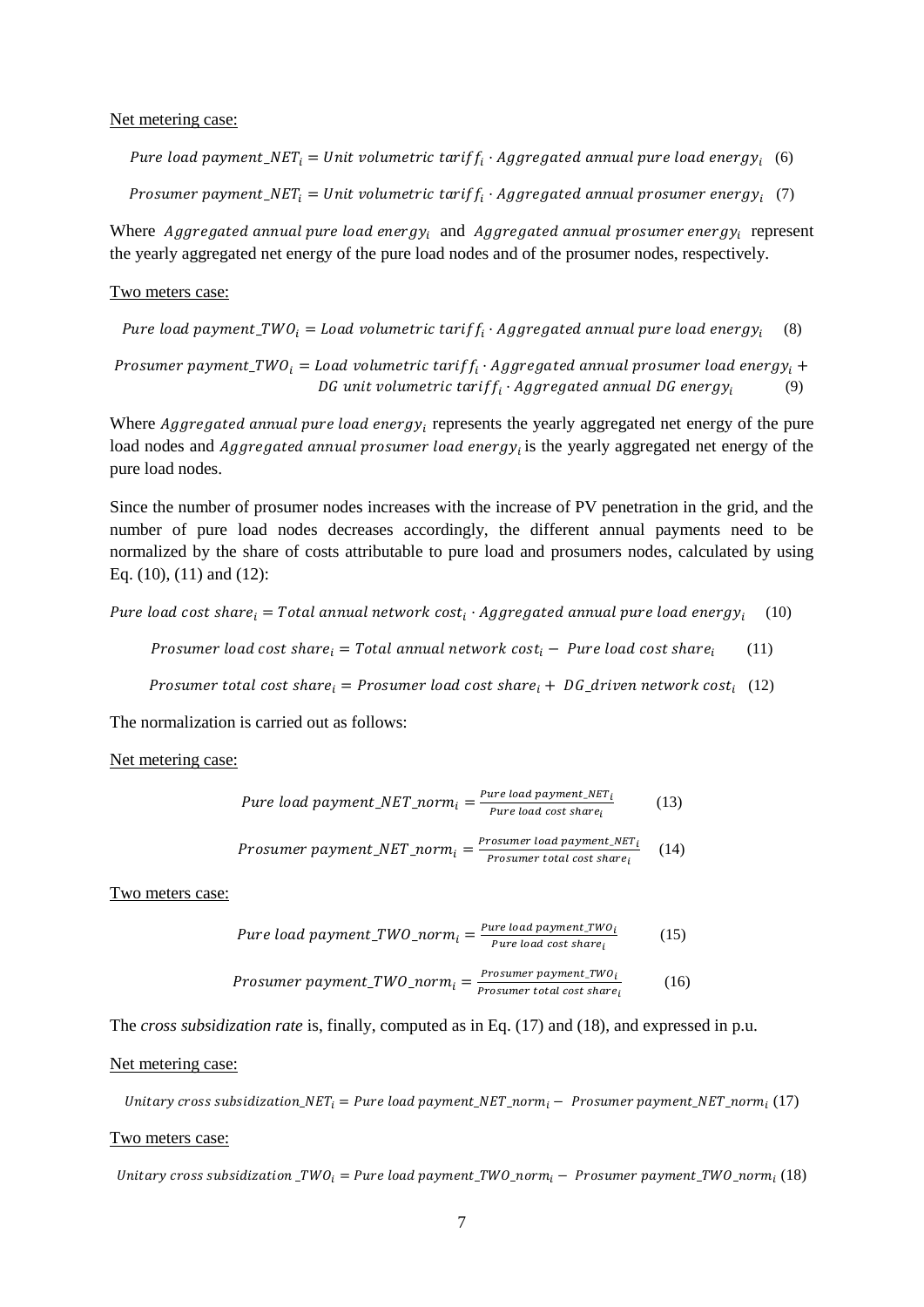## **3 Case study description**

A fictitious network from Denver (Colorado, USA) has been used for performing the different simulations according to the described methodology. The network is characterized by the following load and PV data:

|                                                           | LV           | <b>MV</b> | <b>HV</b> |
|-----------------------------------------------------------|--------------|-----------|-----------|
| Load power density $(kW/km2)$                             | 900          | 600       | 100       |
| <b>Load energy density</b><br>(MWh/km <sup>2</sup> /year) | 3153.6       | 3153.6    | 700.8     |
| Load point average power<br>(kW)                          | 15           | 200       | 5000      |
| Load average energy<br>(kWh/year)                         | 3153600      | 3153600   | 700800    |
| Load average power factor<br>(p.u.)                       | $\mathbf{1}$ | 1         | 1         |
| <b>Industrial profile share</b>                           | 0,8          | 0,8       | 0,8       |
| <b>Commercial profile share</b>                           | 0,15         | 0,15      | 0,15      |
| <b>Residential profile share</b>                          | 0.05         | 0,05      | 0,05      |
| <b>Initial PV power density</b><br>(kW/km <sup>2</sup> )  | $\Omega$     | $\theta$  | $\Omega$  |
| <b>Initial PV energy density</b><br>$(kWh/km^2/year)$     | $\Omega$     | $\theta$  | $\Omega$  |
| PV average power (kW)                                     | 15           | 200       | 5000      |
| PV average capacity factor<br>(p.u.)                      | 0,24         | 0.25      | 0,26      |
| PV average power factor (p.u.)                            | $\mathbf{1}$ | 1         | 1         |
| Voltage (kV)                                              | 0,24         | 12        | 33        |

Table 1. Characteristics of the Network adopted for the case study.

The analyses have been performed for *i*=8 different scenarios of PV penetration. Each scenario is characterized by a different number of nodes with a PV system installed, that increases with the PV penetration itself. This translates into different values of the maximum ratios between the hourly PV production and load consumption and between the aggregated energy injected by the PV units and the aggregated energy consumed by the load over one year, respectively. Those two figures are listed in Table 2 for each scenario. Note that the load capacity is assumed to increase by 2% in the *brownfield*  case if compared to the *greenfield* one in every scenario; this increase is meant to reflect a realistic load growth, but is kept constant over the different scenarios according to the main objective of computing the incremental costs due to DG in each scenario.

| <b>Scenarios</b>     | <b>Maximum hourly PV</b><br>production (as a share of<br>hourly load) | <b>Aggregated PV energy (as a</b><br>share of aggregated load<br>energy) |
|----------------------|-----------------------------------------------------------------------|--------------------------------------------------------------------------|
|                      | 0.0012                                                                | $3.267*10^{-4}$                                                          |
| 2                    | 0.1681                                                                | 0.0453                                                                   |
| 3                    | 0.3667                                                                | 0.0993                                                                   |
|                      | 0.5415                                                                | 0.1475                                                                   |
|                      | 0.7081                                                                | 0.1927                                                                   |
| 6                    | 0.9189                                                                | 0.2492                                                                   |
|                      | 1.0908                                                                | 0.2962                                                                   |
| 8                    | 1.2572                                                                | 0.3409                                                                   |
| $\sim$ $\sim$<br>___ |                                                                       |                                                                          |

Table 2. Scenarios of PV penetration.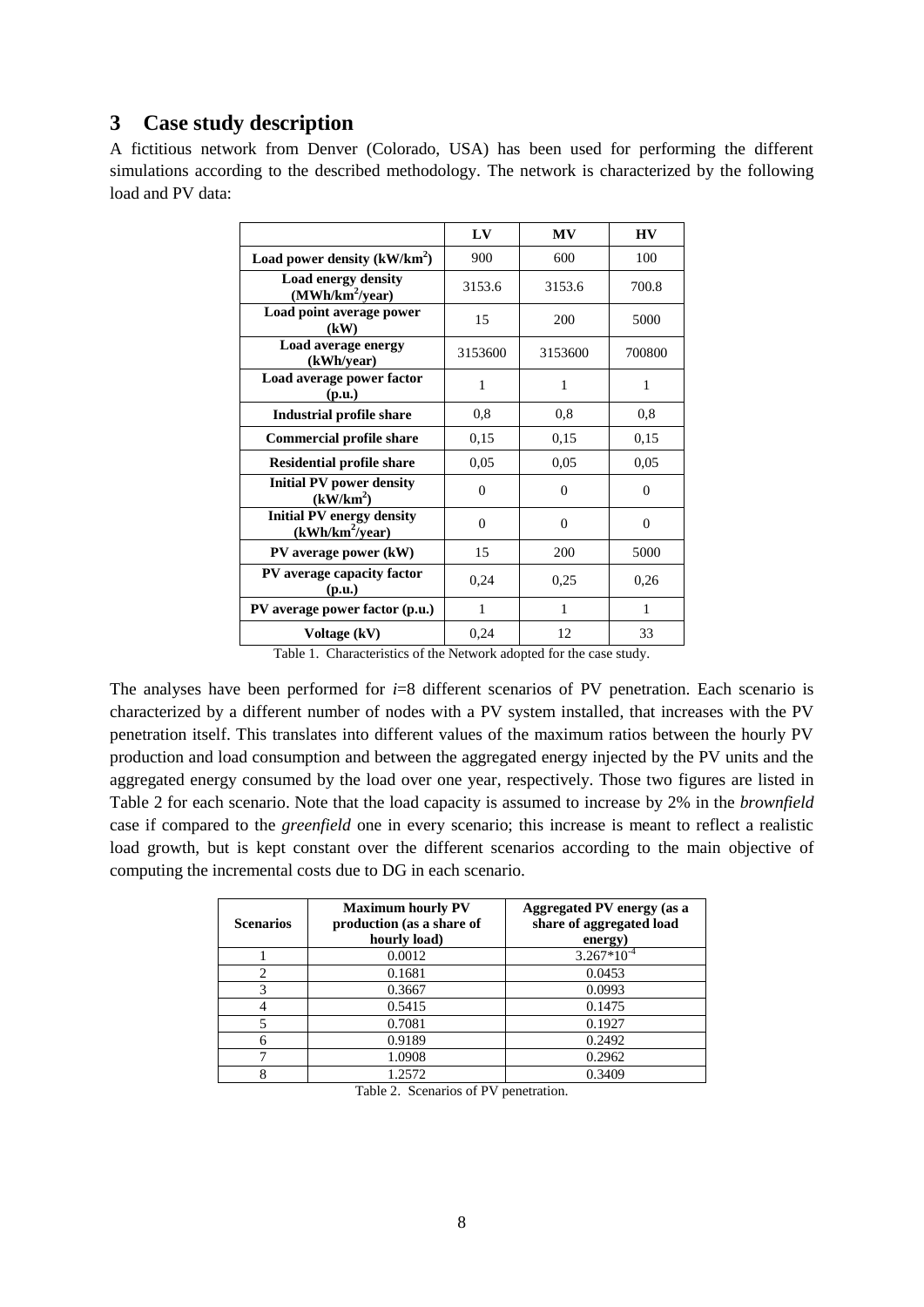## **4 Results discussion**

The simulations have been carried out for the two cases of *net metering* and *separate metering* for consumption and production at each node of the grid. The annual total network costs and their shares attributable to the different network users' categories do not vary depending on the metering system and tariff design applied. As Fig. 1 shows, while the load-driven share of total costs keeps constant over the different scenarios, the PV-driven share increases with the PV penetration. The pure-load and prosumer-load cost shares turn out to decrease and increase with increasing PV, respectively: this is due to that an increasing number of nodes pass from being pure load- to prosumer nodes with a PV increase in the grid.



Fig. 1. Annual network costs for scenarios of increasing PV penetration.

The results for the two cases are shown and discussed in the following.

#### **4.1.1 Results for the net metering case**

As shown in Fig. 2, the volumetric tariff increases with the increase of PV penetration, as it reflects the already observed increase in total network costs. The unit value of the tariff in Scenario 8 turns out to be more than the double than the one in Scenario 1.



Fig. 2. Unit volumetric tariff for net metering case and for scenarios of increasing PV penetration.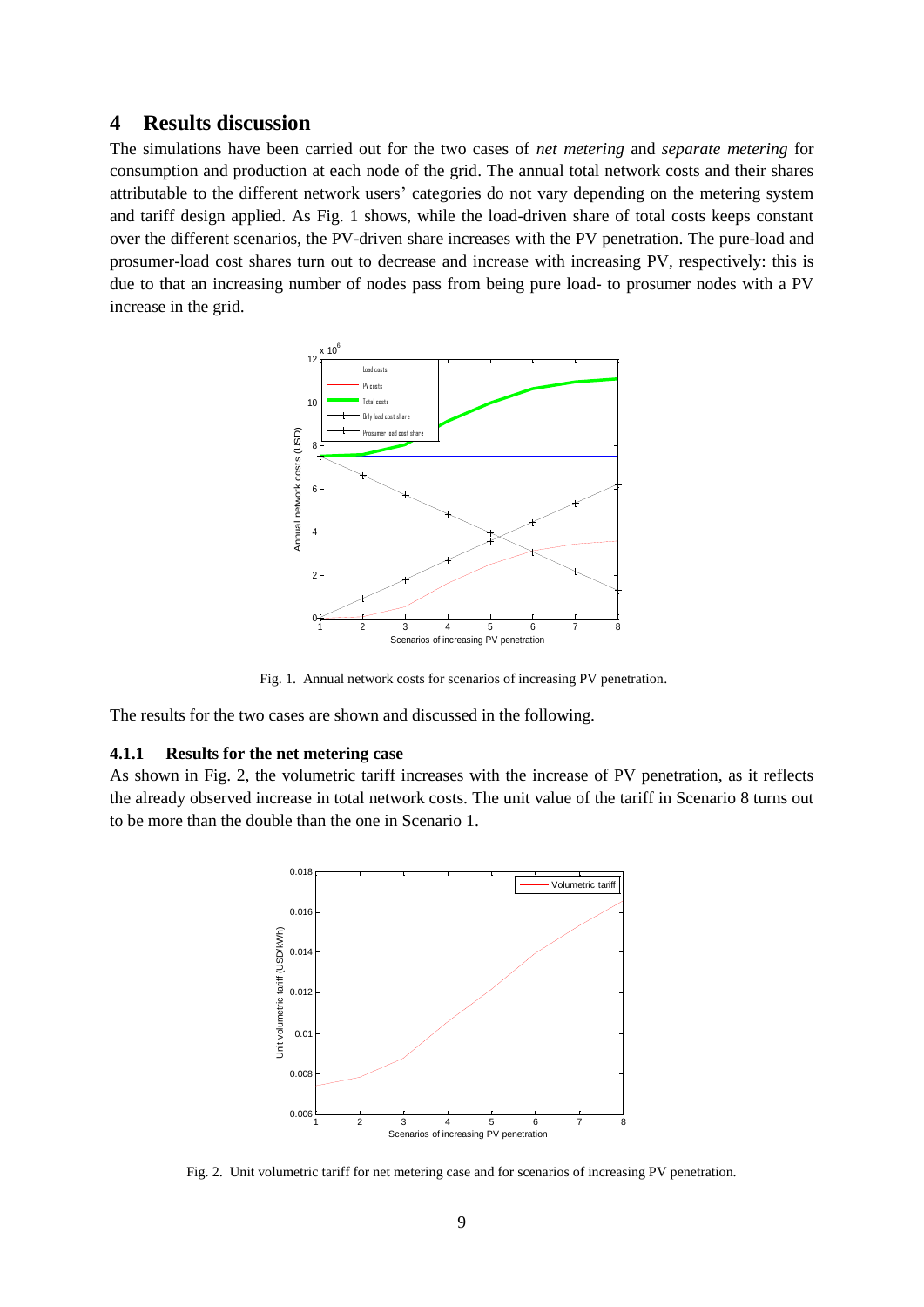However, the general figures in Fig. 2 do not say much about how this tariff increase is split between the two network users' categories hereby considered, i.e. pure load and prosumer-customers. With this respect, Fig. 3 pictures the total payments by pure load- and by prosumer-customers, normailized by their respective share of the total costs. The former turn out to increase with the scenarios, while the latter decreases; this result reflects the effect of combining net metering (especially on such a long period as one year) with pure volumetric tariff, i.e. the customers with no self generation absorbing most of the cost increase due to the PV installation, while the prosumers enjoying a sort of *free riding* situation, as they are actually charged only for the net energy they consume, which does not reflect the costs they are causing to the system.



Fig. 3. Normalized annual payments by pure load- and prosumer-customers for net metering case and for scenarios of increasing PV penetration (scenario 1 excluded).

The computation of the *cross subsidization rate*, presented in Fig. 4, confirms the previous result: while the ideal rate, under a perfect cost causality-based allocation methodology, would be 0 in each scenario, the real one increases from 0.43 up to 0.67 from scenario 2 to scenario 8.



Fig. 4. Cross subsidization rate for net metering case and for scenarios of increasing PV penetration (scenario 1 excluded).

The *cross subsidization rate* increase is quite dramatic in the first two scenarios, while it grows more slowly afterwards, and it actually decreases slightly in the last two scenarios. This can be explained by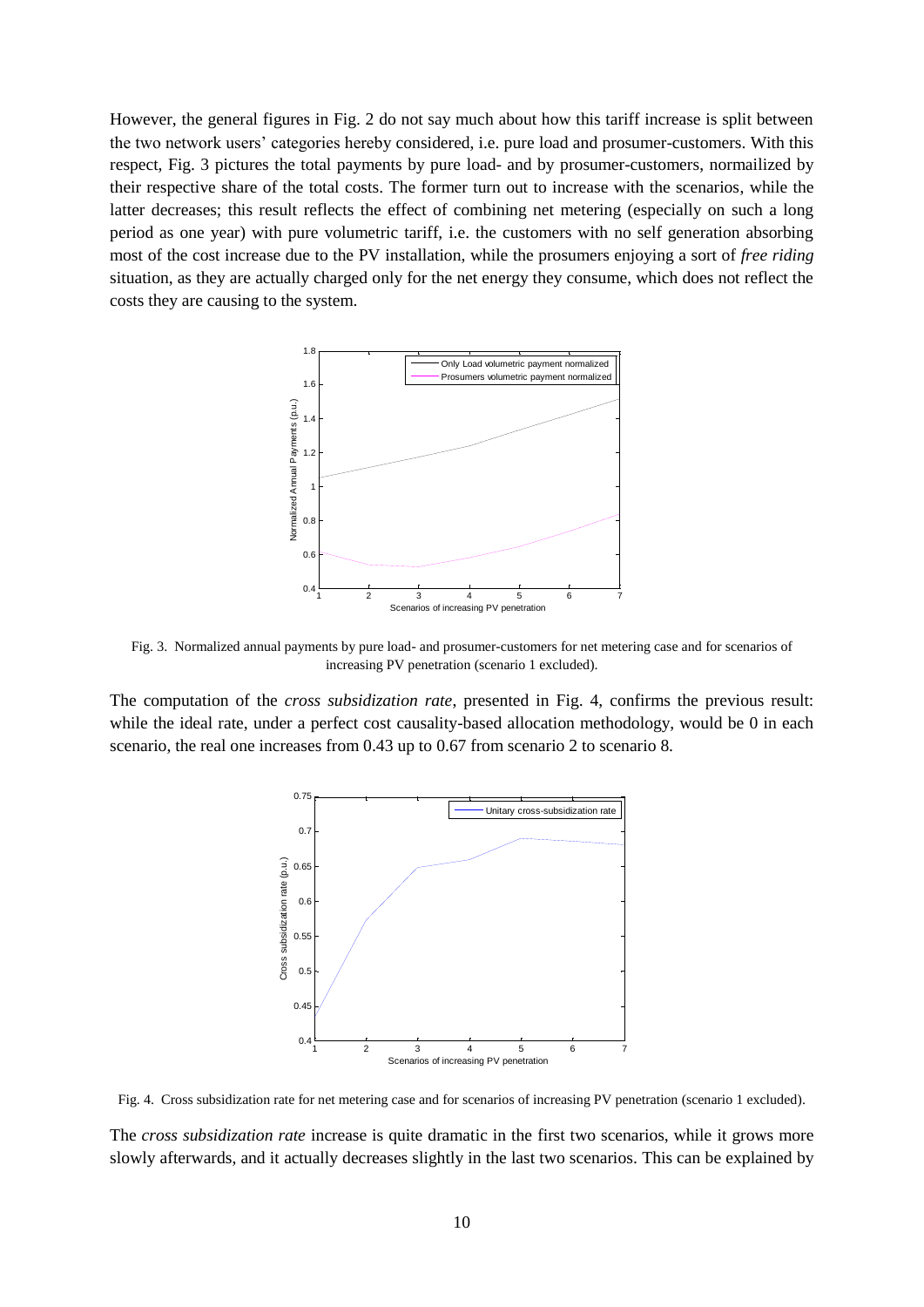the fact that network costs tend to increase more when a network needs to adapt to PV almost from the scratch, than in a network with an already considerable amount of PV installed.

#### **4.1.2 Results for the two separate meters case**

The tariff calculation in this second case leads to completely different results: two different tariffs are computed for loads and PV systems and, while the tariff for loads stays constant over the PV scenarios, reflecting the load-driven cost trend, the one for PV increases; its increase resembles somehow the shape already seen of *cross subsidization rate* for the net metering case, allegedly for the same reasons explained in that case.



Fig. 5. Unit volumetric tariffs for loads and PV for two meters case and for scenarios of increasing PV penetration (scenario 1 excluded).

The total payments by pure load- and by prosumer-customers, normailized by their respective share of total costs, are both equal to 1, as in Fig. 6.



Fig. 6. Normalized annual payments by pure load- and prosumer-customers for two meters case and for scenarios of increasing PV penetration (scenario 1 excluded).

This implies the *cross subsidization rate* to be equal to 0 in all the scenarios, proving the total *cost reflectivity* of the proposed tariff arrangement.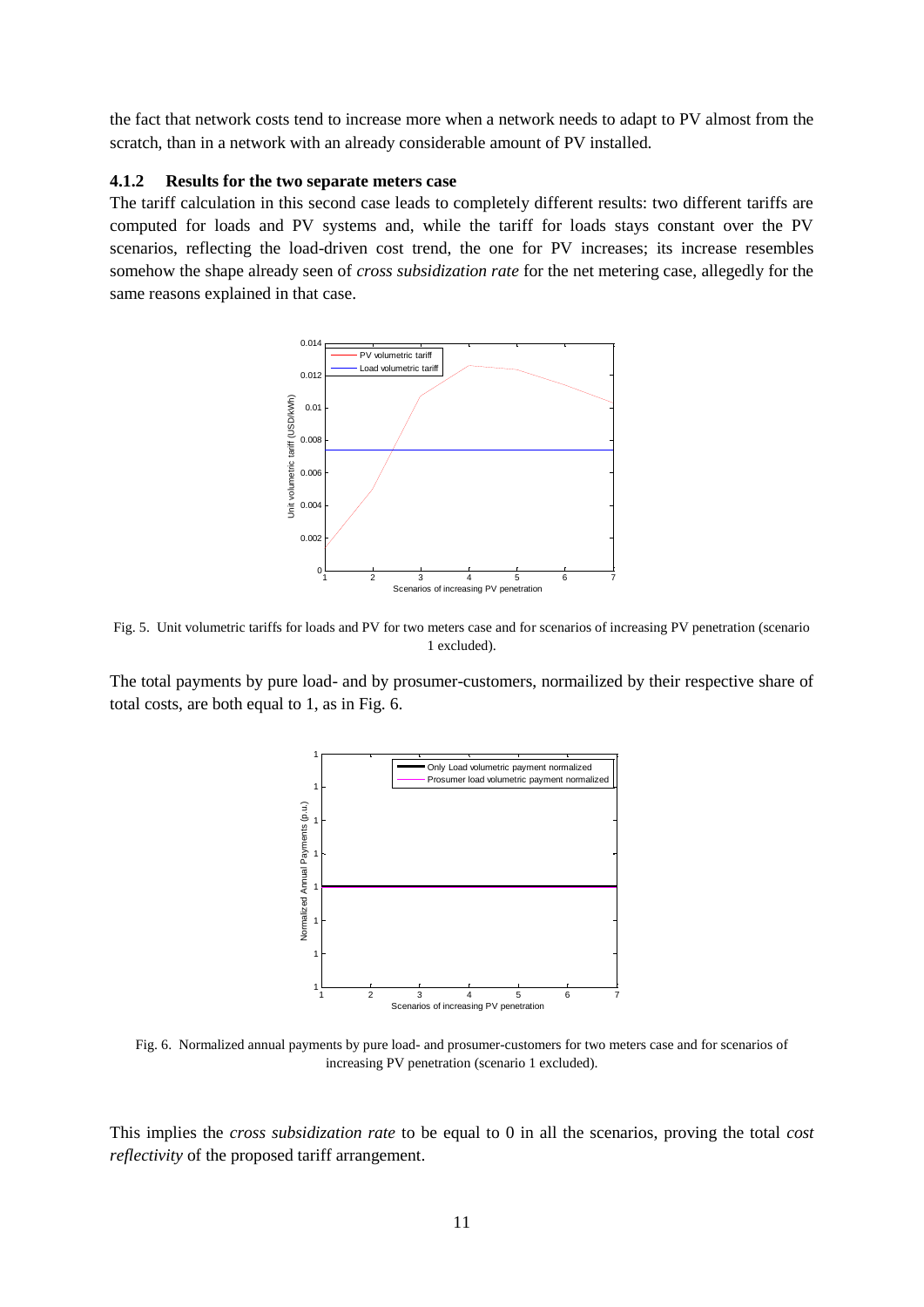However, the application of proposed separated tariffs for DG and loads is not exempt from difficulties and challenges. First, the tariffs, according to the proposed methodology, are computed expost, but this is not the case in reality in most of the countries, where they are actually calculated exante. Second, the *greenfield* model, as it was used in the simulations, is characterized by almost no DG penetration; this may be not the case in several real situations, where there is some DG already installed in the grids when a new tariff methodology starts to be used, and it can be quite challenges in this case to split the costs among DG and load already at that stage. Third, the worst case scenario of load-DG simultaneity used as input to the RNM was based on the assumption that the worst case situation for which the network needs to be planned occurs during the same hour of the year for each load category; this hypothesis is not very realistic, and might have affected the cost calculation done.

## **5 Conclusion**

The amount of distributed generation (DG) in the distribution grids has been considerably increasing in the last years, thus creating new challenges for the distribution sector to cope with, regarding e.g. the network planning and operation. Along with the technical challenges in those areas, additional or lower network costs might arise, if compared with no DG integration scenario, depending on the DG penetration and concentration levels, network characteristics and dynamics of the distribution networks, the type of network management and DG generation technology/profile. Therefore, an increasingly urgent question is: who is going to pay for those additional DG-driven costs/benefits? How can they be allocated to the different network users in a way which is as much as possible cost reflective? Network tariffs are the main tool to allocated network costs and they need, therefore, to be revised, in order to adapt to the new challenges arising.

A methodology has been proposed in this paper to evaluate how different tariff structures have different consequences on the network users in terms of cross subsidization of some customers' groups by others, the more the higher the level of PV penetration in the grids. A proposal for a cost causationbased methodology has been finally drawn, and its practical applicability discussed.

The method has been applied to a case study. The simulations show that, on one hand, when net metering is adopted and volumetric tariffs utilized, cross subsidization of customers with self generation by the customers without it is likely to arise; on the other hand, separate volumetric tariffs to be applied to producers and consumers allocated network costs on a cost-causality basis and, in this way, neutralize such risk for cross subsidization.

Future work should include an extension of the analysis performed to analyze network tariff with a capacity component, and different volumetric-capacity ratios; moreover, clusters for different load and DG categories need to be obtained as a further step of the loads-DG clustering from a tariffs standpoint, in order to make the model more applicable in reality

## **Acknowledgements**

Angela Picciariello has been awarded an Erasmus Mundus PhD Fellowship. The authors would like to express their gratitude towards all partner institutions within the program as well as the European Commission for their support.